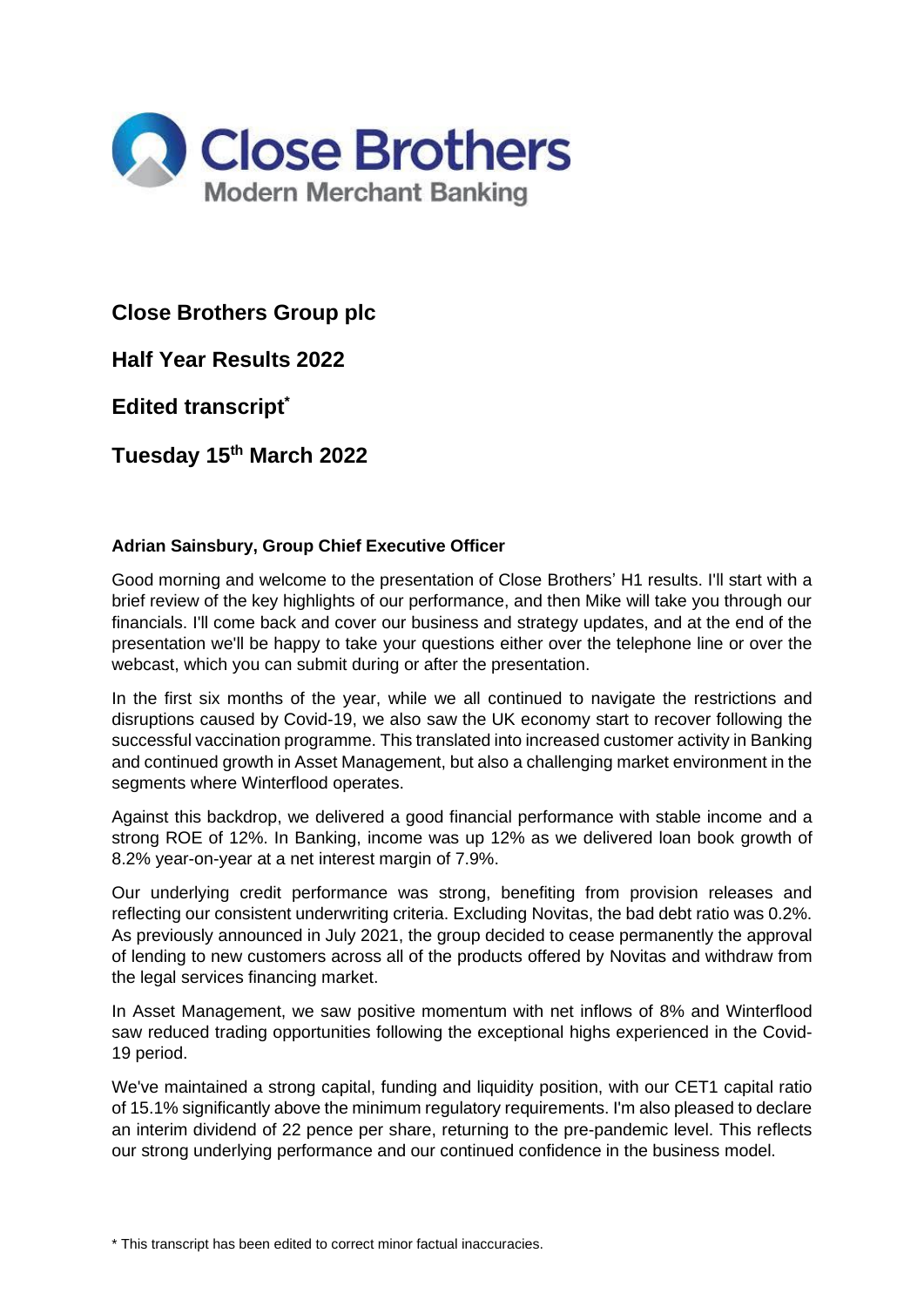The external environment is currently clearly volatile, directly impacting our market-facing businesses, CBAM and Winterflood. Nevertheless, we are confident in the quality of our lending. Our Banking loan book is predominantly secured, prudently underwritten and diverse, and we remain encouraged by both the short and medium-term growth opportunities across the group.

At our Investor Event in June 2021, we set out how we plan to build on the core strengths of our business and take it forward responsibly. In the first half, we've made good progress against our strategic priorities to "Protect", "Grow" and "Sustain" our model.

The disciplined application of our prudent underwriting and pricing is key and evidenced by our strong underlying credit performance, as well as our high net interest margin. We also continued to invest to protect our business model and maintain our operational and financial resilience. Our multi-year investment programmes are progressing well and delivering tangible benefits across our businesses.

In the first half, we've continued to deliver disciplined growth at strong margins in Banking and increase AUM in CBAM. We remain focussed on maximising the growth opportunities in each of our markets with an expanded offering in Asset Finance, new strategic partnerships in Motor Finance and continued growth in both income and client assets in WBS. We're also actively working to identify new opportunities to deliver disciplined growth.

On our sustainability agenda, we've also made good progress, which supports our ambition of "helping people and businesses transition towards a lower carbon future".

I'll now hand over to Mike to take us through the financial results.

## **Mike Morgan, Group Finance Director**

Thank you Adrian, and good morning everyone.

As Adrian said, we have delivered a good first half performance. Group adjusted operating profit was up 1% to £130 million, reflecting strong top line growth in Banking and positive momentum in Asset Management. This was offset by reduced trading opportunities in Winterflood following the exceptional highs seen during Covid-19.

We delivered adjusted earnings per share of 64 pence and a return on opening equity of 12.2%. We maintained a strong capital, funding and liquidity position, with a CET1 capital ratio of 15.1%, providing significant headroom against minimum regulatory requirements. And as Adrian mentioned, the Board has declared a 22 pence interim dividend, returning to the prepandemic level and reflecting our strong underlying performance and our continued confidence in our business model.

In Banking, we achieved 8.2% loan book growth year-on-year at a net interest margin of 7.9% with an annualised bad debt ratio of 1.1%, primarily reflecting impairment charges related to Novitas. In Close Brothers Asset Management, we saw annualised net inflows of 8% and in Winterflood, we incurred only one loss day despite extreme market volatility.

Looking first at the income statement. Income was broadly stable at £472 million with strong growth across both Banking and Asset Management, offset by a reduction in Winterflood.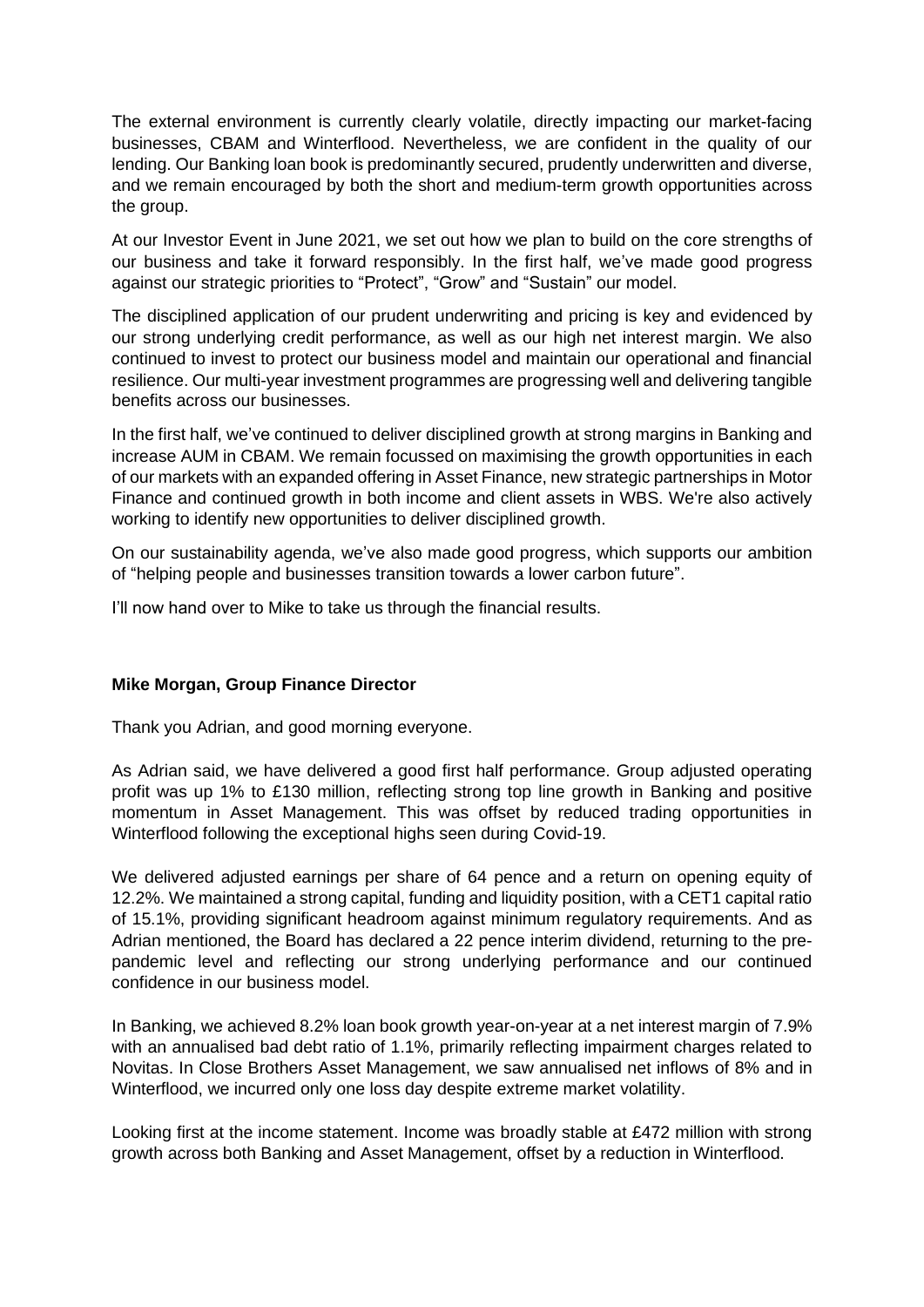Expenses were flat at £294 million as the continued investment across Banking and Asset Management was offset by lower variable costs in Winterflood. Impairment charges reduced to £48 million reflecting the benefit of provision releases and strong underlying credit performance across our businesses. And we achieved adjusted earnings per share of 64 pence, stable on the prior year.

Moving on to the divisional performance. Overall, adjusted operating profit was marginally up at £130 million. In Banking, profit was up 26% to £120 million, as 12% top line growth more than offset the continued investment in our key strategic programmes, with lower impairment charges reflecting provision releases and strong underlying credit performance across our businesses. We saw significantly higher profits in both Commercial and Retail, with Property marginally up.

In Asset Management, we saw continued growth. We delivered strong net inflows and an 18% increase in profit to £15 million, with growth in income more than offsetting the cost of investment to support the long-term growth strategy. And Winterflood saw reduced trading opportunities, with profit down 74% to £9 million.

And now onto the balance sheet. We maintained a strong balance sheet and remain focused on our prudent approach to managing financial resources. Our total funding increased to £11.3 billion and is well in excess of the loan book. We continued to "borrow long and lend short" with the average maturity of allocated funding at 23 months, ahead of the loan book at 17 months.

We manage liquidity conservatively, with current levels higher than the pre-Covid position. We had £1.7 billion of treasury assets at  $31<sup>st</sup>$  January, with the majority held with the Bank of England. Our established presence in all wholesale markets, along with our mix of retail and non-retail deposits, supports our diverse funding base. Our credit ratings remain strong, helping support our ongoing issuance plans. And we reduced our cost of funds, down circa 30bps on last year, supported by our diversified funding strategy and continued access across both wholesale and retail markets.

Our deposit platform continues to support the growth and diversification of our funding base. We now have balances of around £1.2 billion in our Notice Account product range and approximately £300 million in Fixed Rate ISAs. And we also have around 50% of our retail deposit customers registered for our online portal.

Turning now to our strong capital position. Our business is highly capital generative, with significant headroom above the minimum requirements.

Looking at movements in the period, our CET1 capital ratio was 15.1%, down from 15.8% at 31<sup>st</sup> July 2021, reflecting the reversal of the 50bps benefit from the previous treatment of software assets and a partial unwind of IFRS 9 transitional arrangements. Excluding these regulatory changes, our CET1 ratio would have been flat at 14.2%. This gives us 750 basis points of headroom above the minimum requirement for CET1, although there are known headwinds to future requirements.

Our leverage ratio remained strong at 12.2%. And following the submission of our initial IRB application in December 2020, we continue to engage with the PRA and await feedback before moving to Phase 2.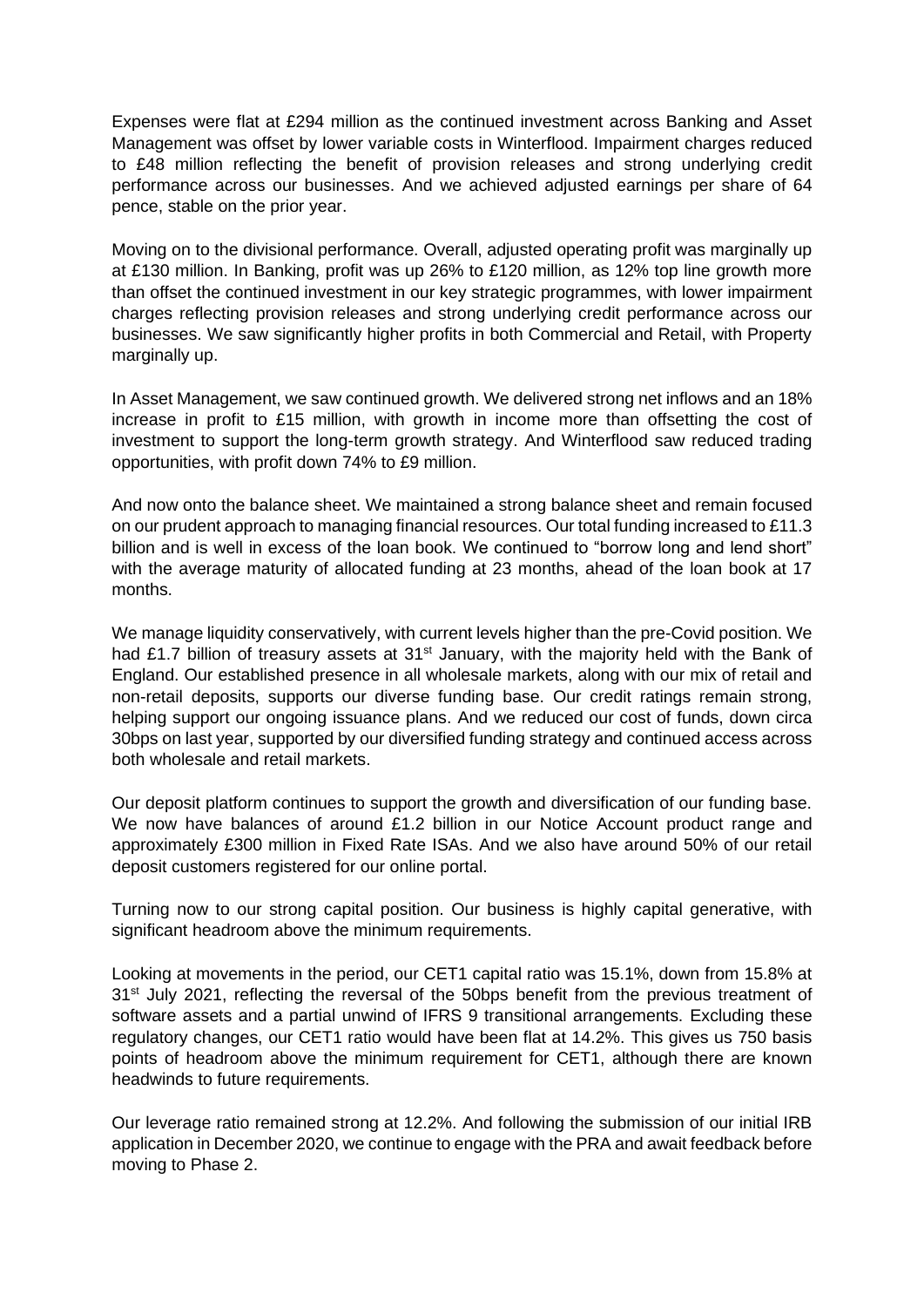Now on to the Banking division, which delivered a strong performance overall and achieved positive operating leverage.

We saw 12% growth in income to £346 million, driven by loan book growth at higher margins. We maintained our focus on pricing discipline, allowing us to deliver a NIM of 7.9%.

Expenses increased 10% to £177 million as we continued to invest in strategic programmes to "Protect, Grow and Sustain" the model, whilst exercising rigorous control over Business-as-Usual costs.

Impairment charges reduced to £48 million reflecting the benefit of provision releases and strong underlying credit performance across our businesses. The bad debt ratio was 1.1%, primarily reflecting impairment charges of £39 million related to Novitas. Excluding these, the bad debt ratio was 0.2%.

As a result, adjusted operating profit increased 26% to £120 million.

Moving onto the loan book, where we saw growth of 1.9% in the first half, and 8.2% year-onyear. Our Commercial book was up 4%, reflecting good demand and new business volumes in Asset Finance, as well as increased utilisation in Invoice Finance.

We also saw a 4% increase in Motor Finance driven by strong new business levels, as demand for used cars continued, supported by benefits from our investment in the business. The Premium book declined as we saw continued subdued demand for the funding of insurance policies from consumers, exacerbated by seasonality.

Property was also down as high repayments, driven by the buoyant house market, more than offset drawdowns. Although we continued to see strong new business volumes, with our pipeline surpassing £1 billion in February.

We remain well positioned to deliver disciplined growth, and we are confident in the outlook for the loan book over both the short and medium term.

Now onto our net interest margin. We reported a NIM of 7.9% as we maintained our pricing discipline and benefited from a reduction in our cost of funds to 1.1%. Our specialist, relationship-driven model and consistent, disciplined pricing mean we are well positioned to maintain a strong NIM for the remainder of the year.

However, we expect a slight negative impact from rising interest rates, mainly as a result of interest rate floors within our Property business. As such, the implication of a 50 basis point parallel upwards shift in interest rates is a £9 million adverse impact on our profit until the reference rate reaches 1%.

Moving onto costs in the Bank. There was a 10% increase overall, as we continued to invest to support our strategic objectives of protecting, growing and sustaining our business model. We maintained rigorous control over our cost base, with Business-as-Usual costs up 4%, reflecting increased performance-related compensation, regulatory spend and growth in headcount.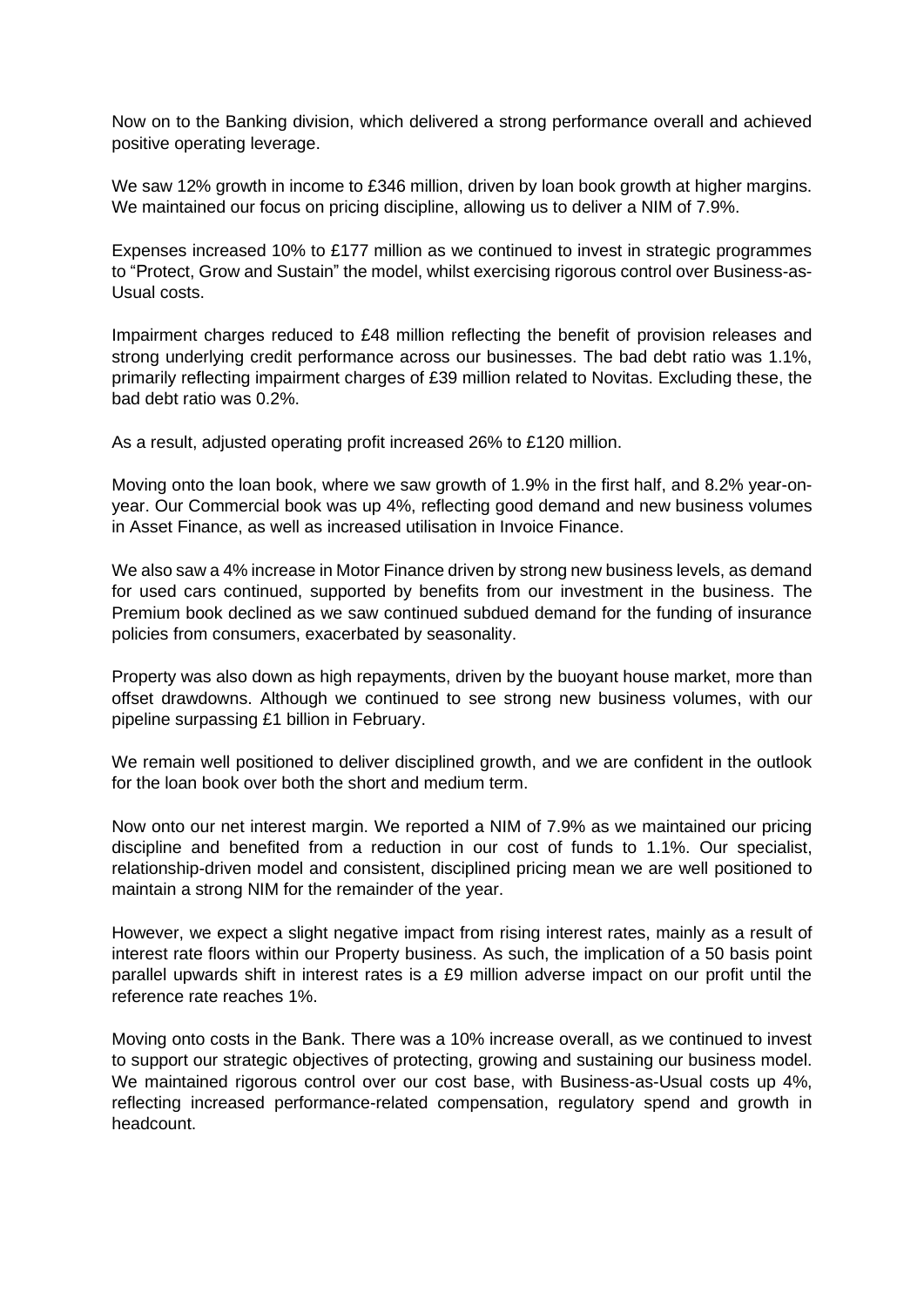Investment costs increased to £41 million as we progressed our strategic programmes and incurred related depreciation. Adrian will touch more on how this investment is delivering tangible benefits across our businesses.

Although we achieved positive operating leverage in the first half, we expect costs to be around 5 to 7% higher in the second half due to the planned spend on investment programmes and depreciation, as well as wage inflation.

We remain focused on delivering sustainable positive operating leverage over the medium term.

Turning now to our credit performance. We saw a strong underlying credit performance across our businesses.

The bad debt ratio of 1.1% reflected significant charges related to Novitas as we updated loss rate assumptions, which were informed by experience of the credit performance in the business.

Excluding Novitas, the bad debt ratio was 0.2%. This reflected the benefit of provision releases, as we saw reduced forborne balances and improved macroeconomic scenarios and weightings, and strong underlying credit performance. As a result, our provision coverage ratio excluding Novitas was slightly down at 2.2%.

While we consider this a prudent level of provision, we are mindful of the highly uncertain external environment and its potential impact on our customers and credit performance. Nevertheless, we remain confident in our loan book, which is predominantly secured or structurally protected, prudently underwritten, diverse and with approximately 99% of our loan book exposure to the UK, Republic of Ireland and the Channel Islands.

Moving on to Asset Management, which saw continued growth and delivered positive operating leverage in the first half. We generated annualised net inflows of 8%, reflecting higher investment-only inflows, including those from our recent portfolio manager hires and financial advisers. These inflows were partially offset by negative market movements, primarily during the global equity market declines seen in January.

As a result, managed assets were up 1% to £15.8 billion, with total client assets also up 1% to £17.2 billion.

Operating income increased 14% to £77 million reflecting favourable market conditions and higher investment management income from growth in our assets.

The revenue margin decreased to 89bps, as we saw higher flows into our investment-only products and lower advice and dealing fees.

The growth in income more than offset the 13% rise in expenses to £62 million, which was primarily driven by increased staff costs and new hires to support our growth strategy.

As a result, adjusted operating profit was up 18% to £15 million. The operating margin increased to 19%.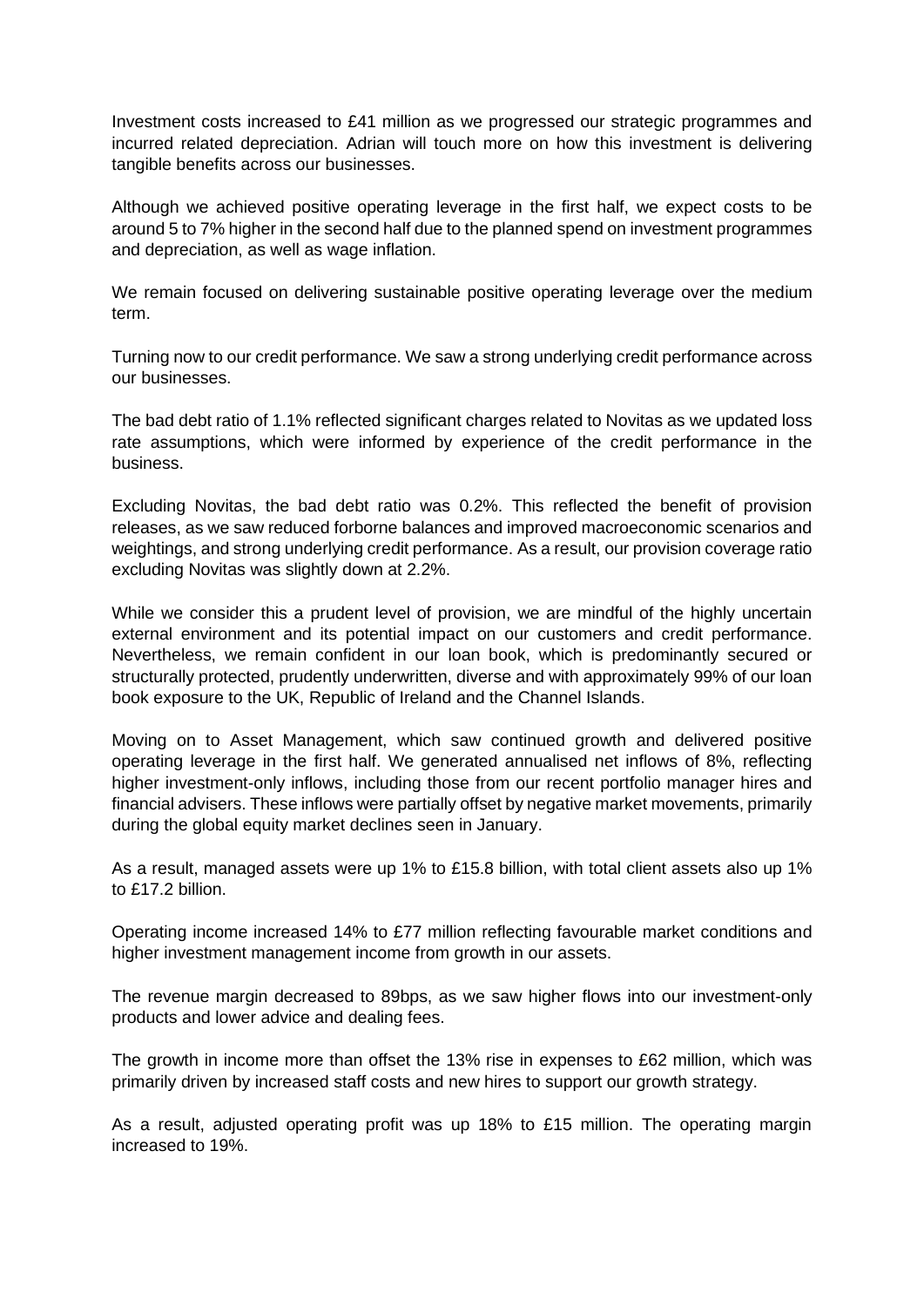And now turning to Winterflood. Where concerns in relation to inflation and rising interest rates, the emergence of the omicron variant and global geopolitical events have all negatively impacted both market conditions and investor sentiment.

Income was down 49% to £50 million reflecting a moderation in trading activity and a change in the mix of trading volumes.

Expenses reduced 36% to £41 million driven by lower variable compensation following reduced activity.

As a result, operating profit declined 74% to £9 million, reflecting reduced trading opportunities following the exceptional highs of the Covid period. Nevertheless, Winterflood navigated the period well.

Despite the extreme market volatility, which saw the AIM market down 12.5% in the first half, there was only one loss day, demonstrating the expertise and experience of our traders and their focus on risk management.

Staying with Winterflood, we can see the decline in monthly operating income over recent months, driven in part by the moderation in retail trading activity, with total bargains down 15% compared to the first half of 2021.

Trading volumes have reduced since the highs experienced during the pandemic, but remain ahead of pre-Covid levels. However, as you can see on the charts, total bargains in the higher margin markets of AIM and Small Cap are down significantly on the prior year, reflecting the change in mix in our trading volumes.

Winterflood are well placed to continue trading profitably and take advantage of returning investor appetite.

So, as you can see, we delivered a good performance in the first half of the year.

And I will now hand back over to Adrian. Thank you

## **Adrian Sainsbury, Group Chief Executive Officer**

Thanks Mike. Also at our June Investor Day, I talked in detail about what differentiates us and puts us in a very strong place to continue to deliver on our long-term track record.

Our performance is supported by our consistent pricing and underwriting criteria, by the prudent management of our financial resources and by our diversified portfolio of businesses, with specialist expertise and focus on service and relationships in each of the sectors in which we operate. We have a distinctive culture at Close Brothers, a relentless customer focus, and long term approach to everything we do, which is embedded throughout our organisation. And I truly believe this is one of the most important strengths of our model.

Once again, these strengths have supported our strong underlying performance in the first half, enabling us to maintain our long track record of excellence in customer service, loan book growth, profitability and dividend progression. The interim dividend of 22.0 pence has returned to the pre-pandemic level, reflecting our half one performance and also the continued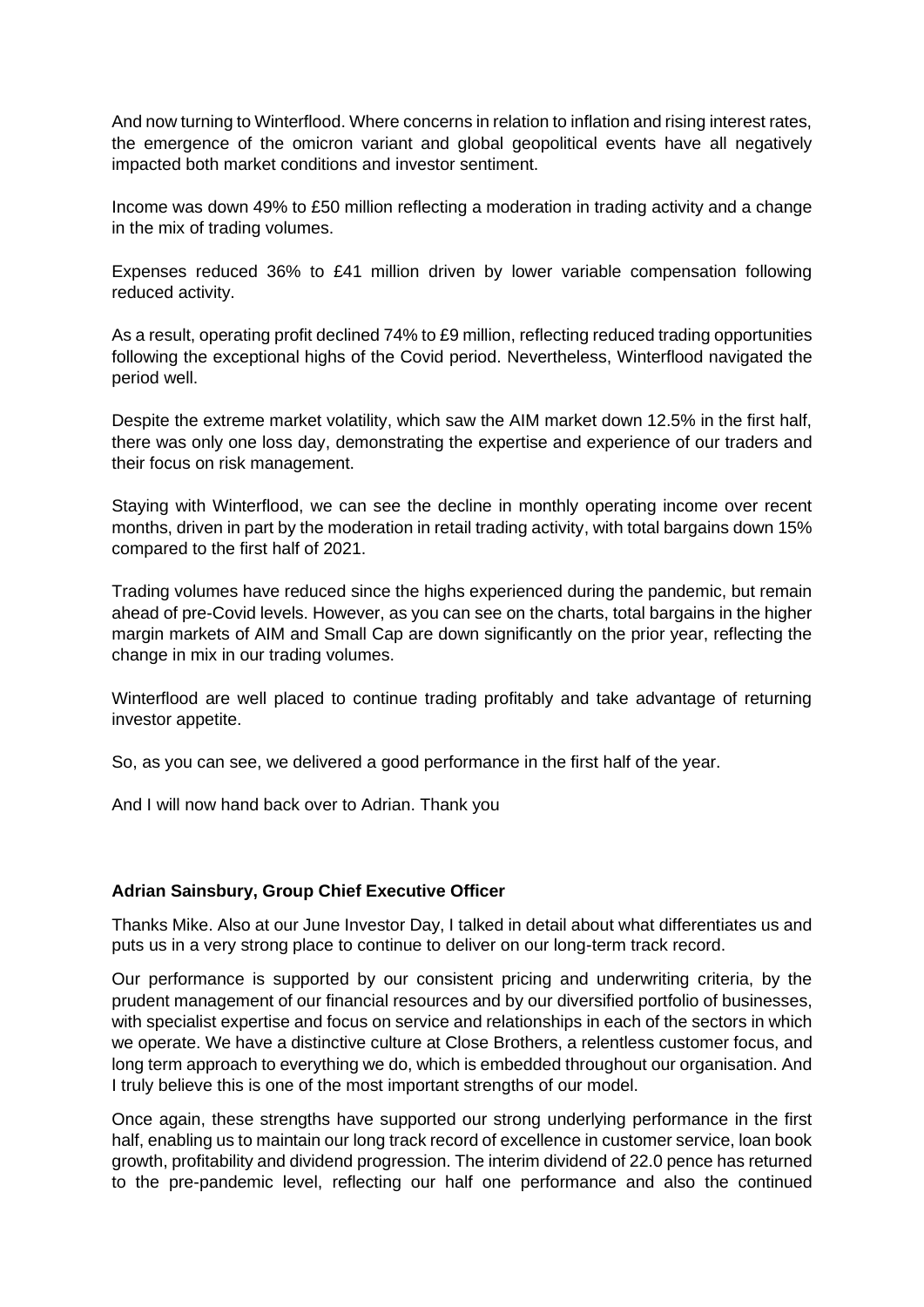confidence in our business model. While dividend decisions in the 2020 and 2021 financial years reflected the unprecedented uncertainty caused by Covid-19, we aim to return to delivering long term, progressive and sustainable dividend growth into the future.

It's essential that we continue to protect our model to ensure its core differentiating strengths aren't compromised. As demonstrated by our strong balance sheet, liquidity and funding position, we remain committed to preserving our financial strength and the resources to fund our strategy. And we continue to invest to protect our business model and maintain our operational and financial resilience.

As I mentioned, we're seeing our multi-year investment programmes deliver tangible benefits across our organisation, supporting our growth agenda. This includes the successful extended product offering of our savings franchise, following our investment in the customer deposit platform, with the total balance of our fixed rate ISAs now at circa £300 million, supporting lower cost of funds and funding diversification.

In our Motor Finance business, following the deployment of a new underwriting platform as part of the Motor Transformation programme, we've seen an increased customer acceptance rate from 54% to 56% and most importantly, at our existing underwriting criteria and risk appetite.

Whilst loan book growth remains an output of our model, we're confident in our outlook over both the short and medium term. I'll run through some of the opportunities we're seeing across the group as we continue to build on our long growth track record and take our business forward. And we're working hard behind the scenes on pursuing our growth agenda and further penetrating the markets where we operate.

We're also actively working to identify new opportunities to deliver disciplined growth in line with the strategy set out at our Investor Event. I look forward to updating you on progress in due course.

We've continued to make good progress on helping to address the social, economic and environmental challenges facing our business, employees and our customers. We're focussed on promoting an inclusive culture and engaging our employees with our next Employee Opinion Survey currently being conducted across the group. I look forward to updating you on the responses in the future.

In line with our ambition "to help people and businesses transition towards a lower carbon future", we're progressing well with the assessment of our indirect Scope 3 emissions. In the first half, we completed an initial assessment of the climate sensitivity of our loan book and our risk standards and policies now have climate considerations embedded, which will be reviewed in line with our business strategy and transition plans.

I'll now take you through an update on each of our Banking businesses and how they're maximising the current market opportunities.

We continue to see good demand across our SME businesses. In Asset Finance, following the CBILS opportunity closing in 2021, we've seen good new business volumes, particularly in Transport, Contract Hire and Energy.

The business is well positioned to capitalise on continued demand for asset finance. Current growth initiatives include those aligned with the increasing focus on the renewable energy sector and electric car fleets, and we've also recently hired a specialist materials handling team.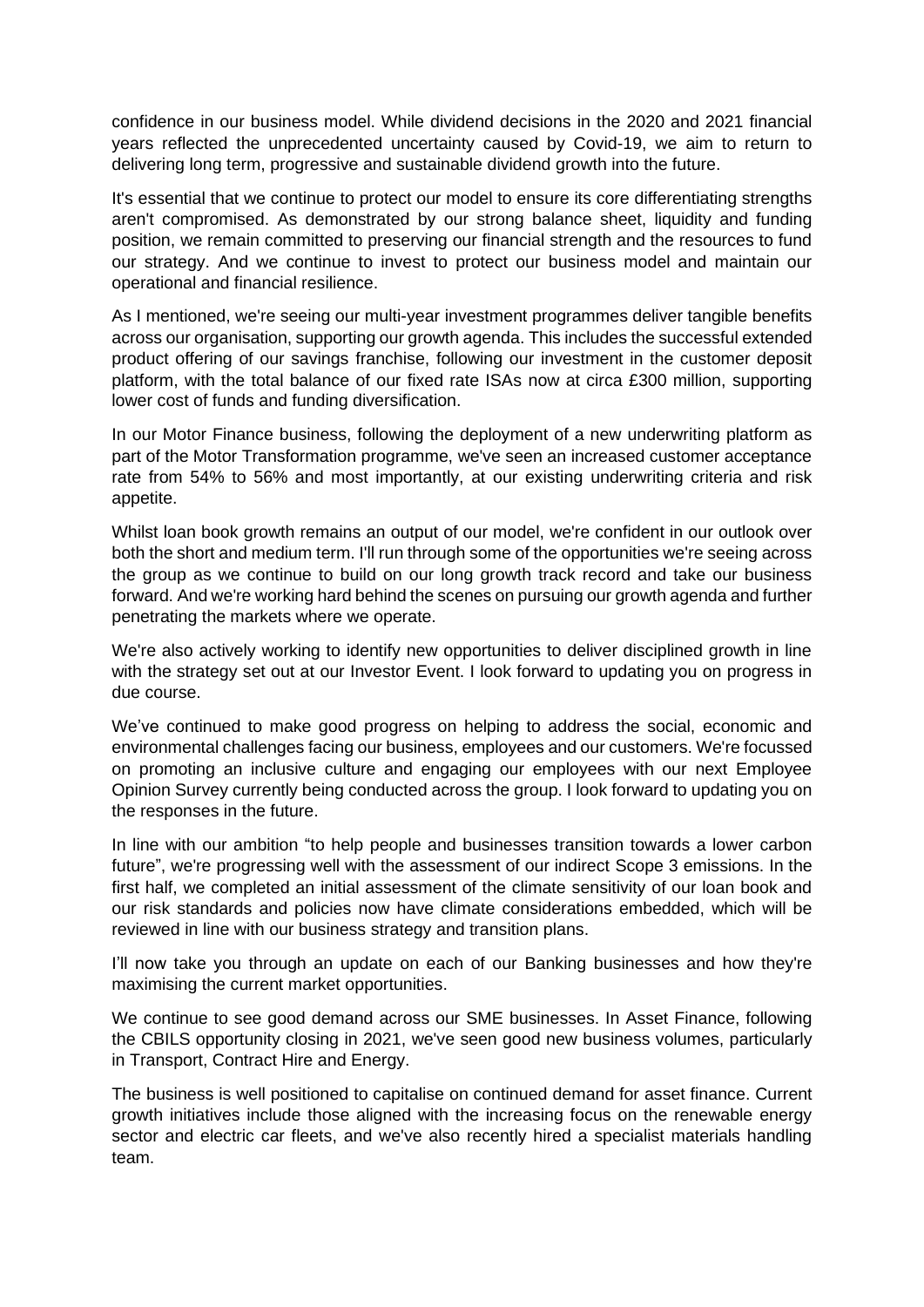In Invoice Finance, we've seen strong sales volumes and increased utilisation as the economy started to reopen. Our number of SME customers has also increased, supporting loan book growth in the period. We continue to tap the opportunities in the Asset Backed Lending space, raising visibility with private equity sponsors and the wider intermediary community.

In Brewery Rentals, our direct-to-outlet container rental product, E-Keg plus, has seen customer numbers doubling in the last three months, allowing the business to open up a market segment previously unavailable to us.

Although Invoice Finance utilisation remains below the levels seen prior to Covid, as the economy recovers, we expect growth in this business to closely follow economic activity.

In Motor Finance, strong new business volumes continued into the first half, reflecting ongoing demand for finance in the second-hand car market and rising vehicle prices, as well as the benefits from our investment in the sales capability. Our investment in the Motor Finance Transformation programme has enabled us to further develop our proposition, providing unique data insights to dealers and to take advantage of heightened demand for used cars.

As illustrated on the chart, new business volumes have remained high and above the pre-Covid average, with record volumes achieved in Q2 2022.

We continue to see strong fundamentals in the second-hand car market and are exploring opportunities for growth through the shift to Alternatively Fuelled Vehicles. We've also entered a new strategic partnership with AutoTrader as we expand our routes to market.

In Premium Finance, in addition to the usual January seasonality, we saw subdued activity in the consumer market as Covid-19 restrictions continued to impact demand for insurance policies in the first half. We expect demand for the funding of motor policies to recover following the removal of Covid related restrictions.

In Property, the UK market remained buoyant, with heightened house sales volumes leading to higher repayments by our housebuilder customers. Although drawdowns were up on the prior year, this was offset by strong repayment levels. We continue to see strong new business levels and achieved a record undrawn pipeline, surpassing £1 billion in February.

We focus on residential developments of family housing where there's a strong structural demand and continue to see good demand in the regions outside of London and the South East, with the regional book making up around 50% of our development portfolio. Other growth initiatives include a focus on identifying and capturing the next generation of developers, as well as expanding our regional presence and bridging finance offering.

The Asset Management division saw positive momentum in the first half, achieving an annualised net inflow rate of 8%. This reflected continued demand for our integrated advice and investment management services, despite the ongoing impact of Covid-19 weighing on client sentiment and inflows across the industry. We've seen net inflows from our advisers, 3rd party IFAs and our own portfolio managers, with strong contributions from our investment in new hires over recent years.

Continued investment in systems and technology supports scalability of our back and middle office functions, with most of these technology investments expected to be behind us by the end of calendar year 2022.

Sustainable investment management strategies remain a key area of focus across the industry, and we continue to broaden our range of sustainable investment propositions, with our sustainable funds gaining further traction.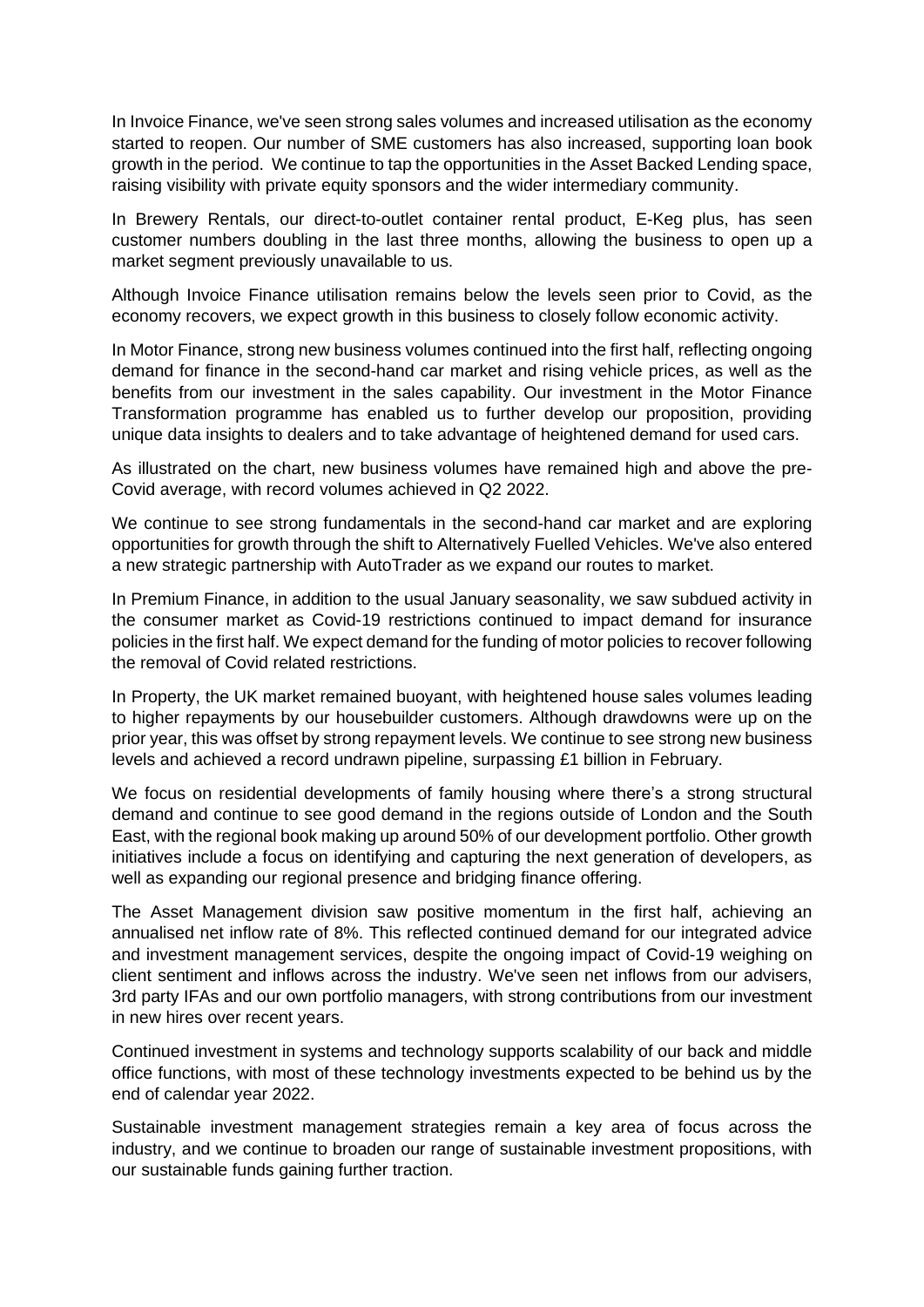We have an attractive, vertically integrated and multi-channel distribution model, which underpins our success and positions us well to benefit from structural growth trends in the wealth management industry. We will continue to drive growth both organically and through the continued selective hiring of advisers and investment managers, and through in-fill acquisitions.

I'd like to welcome Eddy Reynolds as the recently appointed chief executive of CBAM. Eddy has over 30 years' experience in the fund and wealth management industries, bringing with him outstanding experience and knowledge, and will lead CBAM through the next stage of its development.

On behalf of the executive committee and the Board, I would like to thank Martin Andrew for his significant contribution to the group during his 16 years at CBAM.

And finally, Winterflood, which saw reduced trading opportunities following the exceptional highs experienced during the Covid-19 period. As Mike touched on earlier, trading volumes have moderated and there has also been a change in the composition of trading income.

Winterflood continues to diversify its revenue streams and explore growth opportunities, balancing the volatility seen in the trading business.

WBS, which provides outsourced dealing and custody services for asset managers and platforms, has delivered another strong performance, generating £5.1 million of income and growing its assets under administration to £6.8 billion. We're confident in accelerating the growth trajectory of WBS, with a good pipeline of clients expected to support further significant growth in assets under administration and income in this business.

As a daily trading business, Winterflood is highly sensitive to changes in the market environment, but remains well positioned to continue trading profitably, taking advantage of returning investment appetite.

Looking ahead, we're mindful of the highly uncertain external environment, including the impact of increasing geopolitical tensions and rising inflation of our customers and wider financial market conditions.

Nevertheless, we remain well placed to continue delivering on our long term track record of profitability and disciplined growth.

Our proven and resilient model and strong balance sheet, combined with our deep experience in navigating a wide range of economic conditions, leave us well placed to continue supporting our colleagues, customers and clients over the long term.

Thank you, and I'd now like to take any of your questions. We're going to start with a question on the telephone line.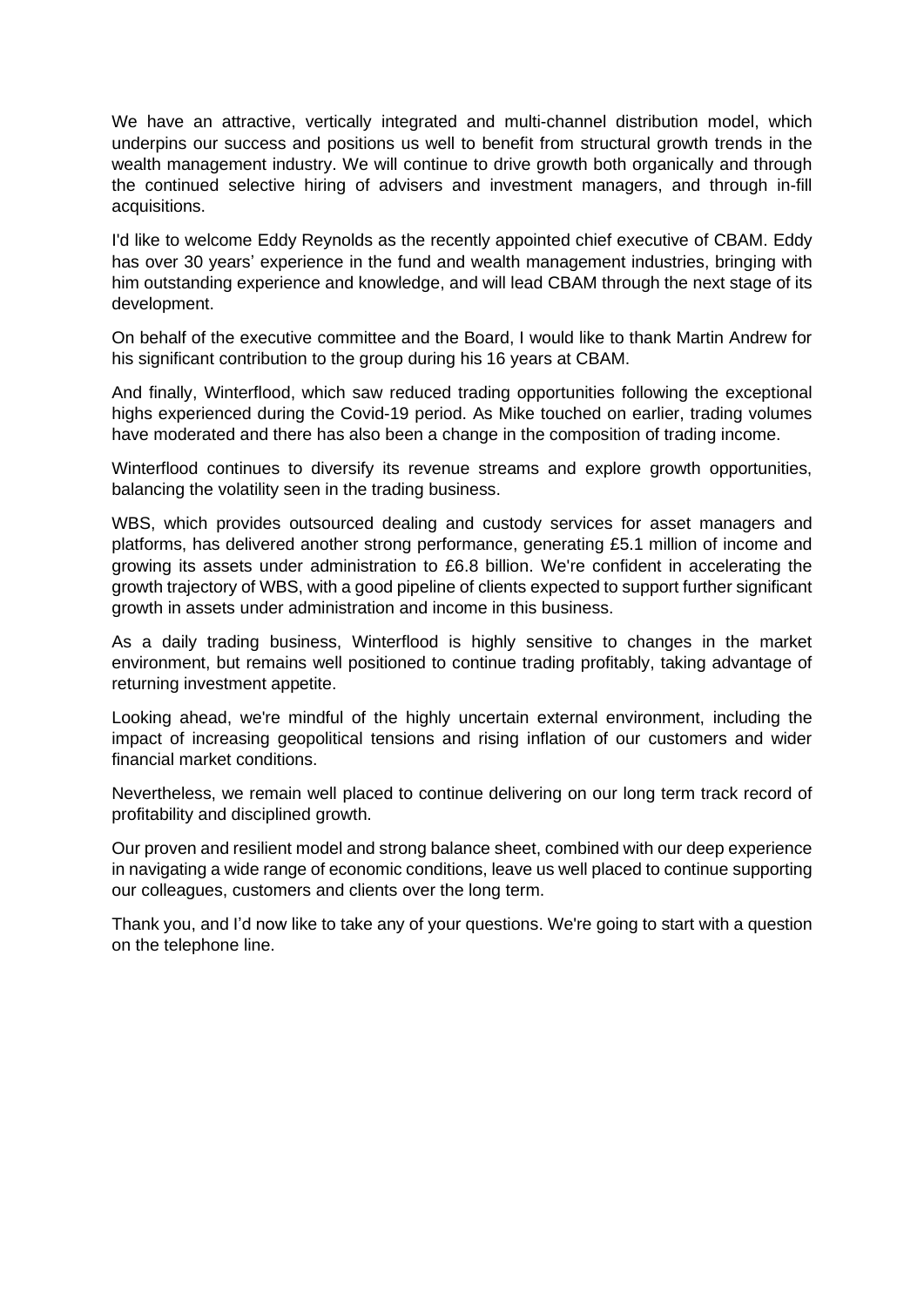# **Q&A session**

## **Question 1**

## **Benjamin Toms, RBC**

Good morning both and thank you for taking my questions. Two for me please, firstly on costs, you gave Banking cost guidance of 5% to 7% growth half-on-half, which I think implies Full Year 22 cost growth in the Banking division of about 10% to 11%. Is the half two implied run rate of around £310 to £350 million the right base for 2023? Or will a proportion of the increase in costs fall away?

And then secondly, I note in your release that you mentioned there's no direct exposure to the Ukraine crisis. How are you thinking about the indirect exposure? I appreciate that it's quite early days, but is it potentially one of those environments where other banks step away and you lean into risk with an acceleration in lending? Thank you.

## **Adrian Sainsbury**

Thanks, Benjamin. I'll start with the Ukraine question and I'll then move on to costs, and I'll ask Mike to build on that as well. You're quite correct. So as I mentioned on Ukraine for the lending book that we have, 99% of our exposures are broadly in the UK, the Republic of Ireland and the Channel Islands, with the remainder Western European countries. So, second order effects are likely to be more significant in the bank for us. So I see that predominantly as inflationary impacts on consumers and SMEs, input costs going up, that will impact consumer cash flows and SME cash flows in all likelihood. Clearly dependent and let's all hope that there is a quick resolution to the challenges and the horrors that are taking place in Ukraine at the moment. So those second order impacts will impact customers, the cash flows, the affordability, the repayment capability could be impacted in that area.

We've talked about this a number of times on our calls previously on how Close Brothers prepares for those sort of potential credit events in the market. We run playbooks on how we would operate and how we've operated in the past, let's say, in the GFC or the Dot-com boom, where we looked very clearly and early when there were credit challenges in the market to protect the group's position, then to look at how we resource up in different areas and then lean in to take advantage of the opportunity by helping our customers in those challenging situations. Now, very clearly, in past discontinuities in the market, we have relatively outperformed and I'd expect us to do that again in such a scenario. That's partly because our loan books are largely secured or structurally protected, over 90% is in those categories, whereas a number of other banks have more unsecured portfolios and some of the recent start-ups don't have experience in operating in that sort of more challenged credit environment. So, whilst I obviously don't wish for that sort of environment, it's our responsibility at Close Brothers to be well prepared for any scenario, to be able to deliver for our customers and shareholders at that time.

If I move on to the costs, you're quite correct in the Bank, the cost guidance we're giving for half two is a 5% to 7% uplift. It is worth noting that in half one we did have positive operating leverage of 2% in the Bank. We have made an inflationary salary rise in the Bank and for a lot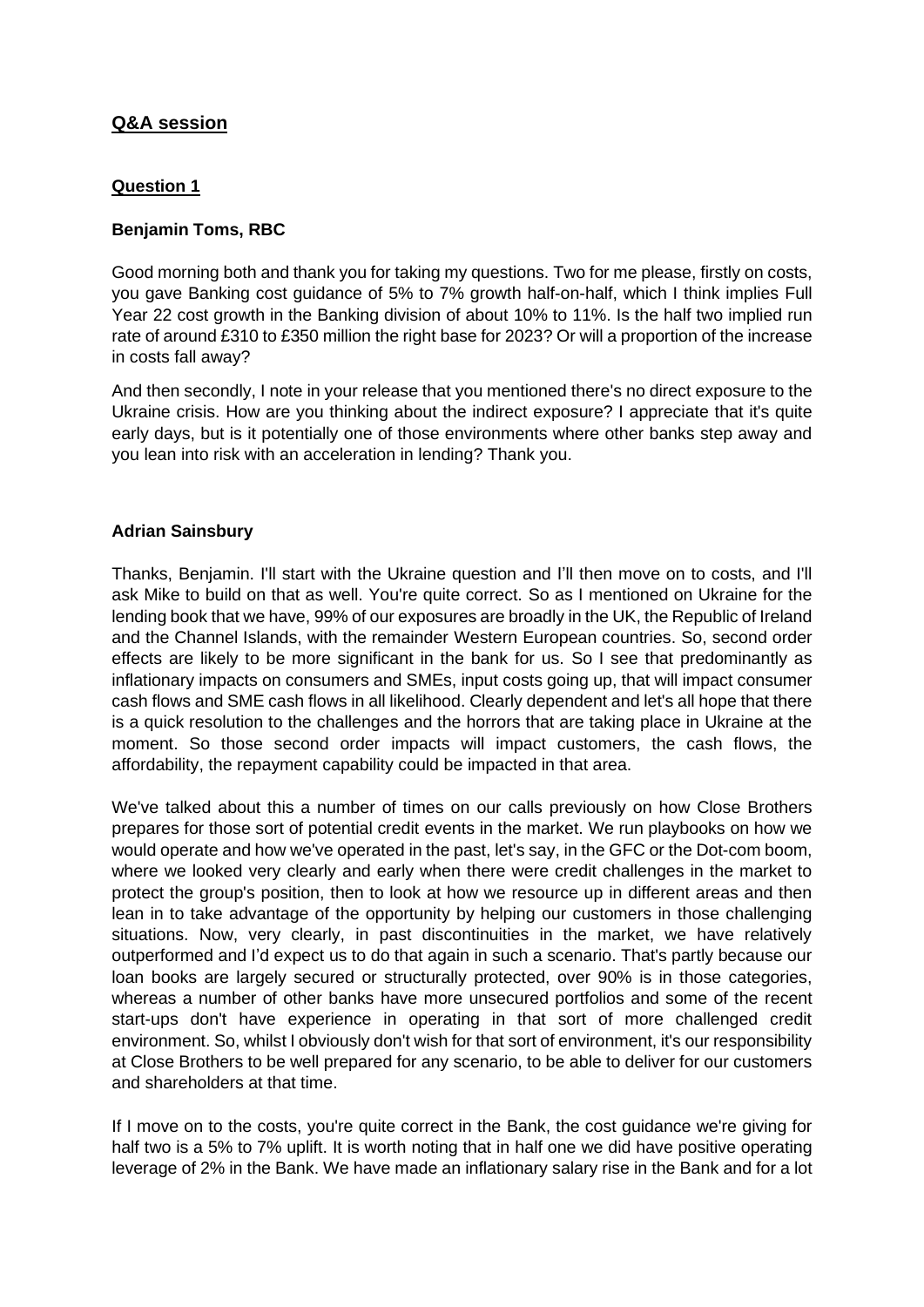of our Group employees as well, of about 3% at the time of February 2022. And we are continuing to invest in our major investment programmes. We have a long-term approach at Close Brothers, whether that's in terms of our dividend policy, supporting our customers, developing our culture, but also to our investment programmes. Stop-starting those investment programmes is not a good idea and these investment programmes, as we said, are already giving us tangible benefits. So, we're very rigid on BAU costs, well-managed, but we will continue to invest in our major programmes. Because the 5-7% is in half two, it won't have the scale of that uplift that I see, and we're not giving specific guidance for FY23. Mike, would you like to build?

## **Mike Morgan**

I think you've covered it off. The wages inflation that you've spoken about, that will come through in the second half and that will clearly form part of next year's cost base. And as you say, we will continue to invest in the business. We've had a lot of benefits coming out of that and that would be our intention to continue. So, those will effectively form part of the cost base going into next year.

## **Question 2**

## **Raul Sinha, JP Morgan**

Good morning. I've got three questions, if that's okay. The first one is just a follow up on the cost side, in particular on the investment spend. I was wondering if we could get a little bit more colour in terms of the big projects that are likely to drive the step up in inflation spend, if there is one in the second half of the year, and also if you could comment a little bit on the depreciation impact as that comes through over this year and into next year? Hopefully that should be quite visible to you already.

The second question is just around the very helpful disclosure on interest rate impact due to the Property floor, so thanks for that. I was wondering if you could give us a little bit more colour on how the headwind from higher rates turns into a tailwind as rates go above 1%? Perhaps if you could talk us through the mechanism of how that works through the deposit base, that would be really interesting.

And then thirdly, I was wondering whether or not you've made any assumption changes to your IFRS 9 models for higher inflationary impact on the economy and whether you have any thoughts of how they would react to perhaps more inflationary pressures on their customers.

## **Adrian Sainsbury**

Thanks, Raul. I'm going to do these in reverse order. I'll start with the IFRS 9 one, so as you will have noticed, there are two aspects here. One is the weighting of the scenarios and you'll recognise that at 31<sup>st</sup> January that we moved 10% from the downside scenarios to the upside, so we broadly have on the Moody's scenarios 40% of the baseline scenario, 30% in upside and 30% in downside scenarios as well. So that was a 10% shift from the July year-end. Clearly, the world has moved on a little bit from the  $31<sup>st</sup>$  January, so we will recognise those changes when we meet as a credit committee in future periods going through half two. There is another side within the weightings because Moody's every month provides increased or more relevant data, more up to date data on areas like inflation and interest rate predictions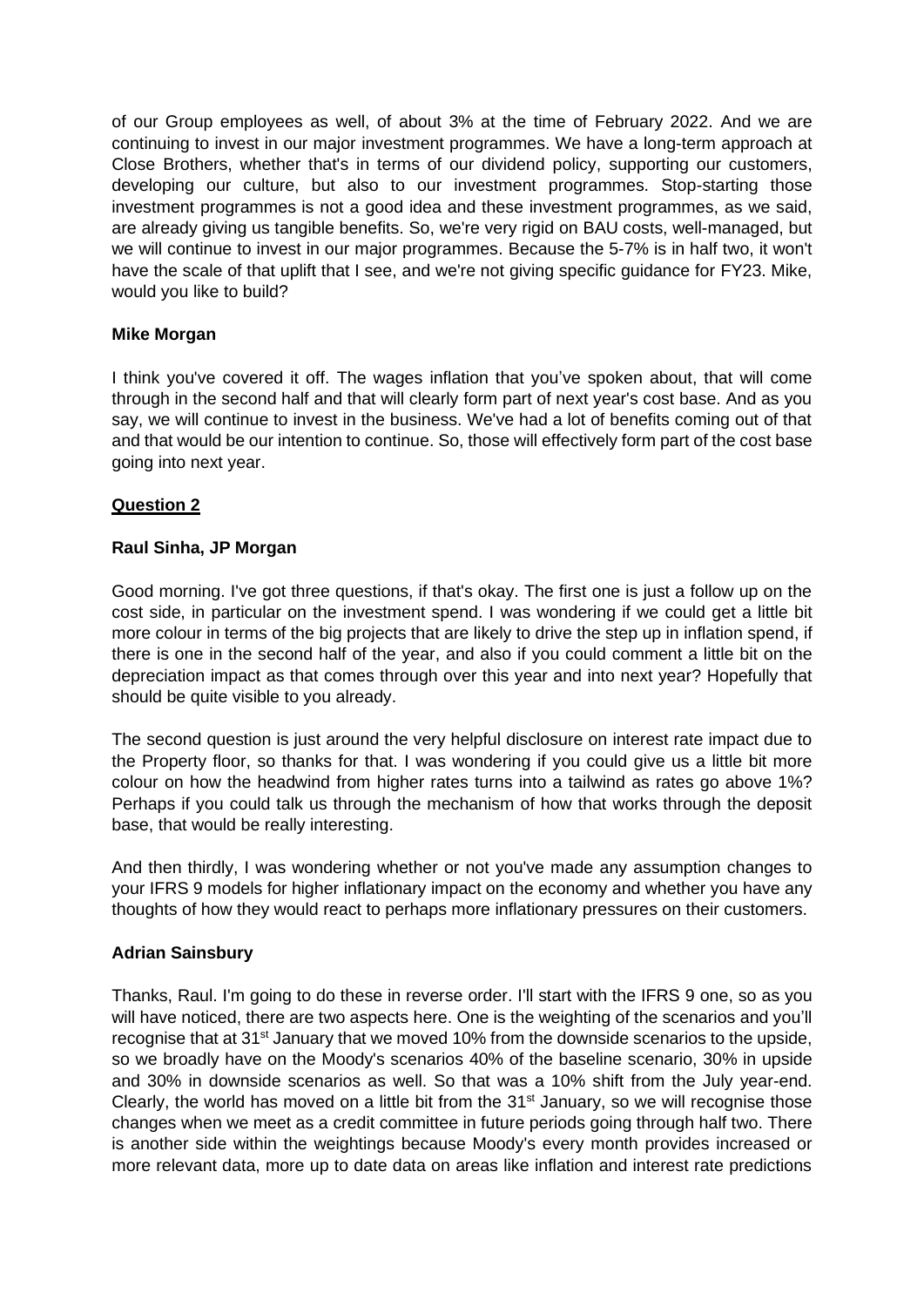as well, and those will feed in much more quickly than the change in the weightings that we have on the scenarios.

On the interest rates impact, as Mike said in his presentation, broadly a 50 basis point increase or decrease has an impact of £9m or 0.1% on NIM. And bear in mind our NIM moved from 7.7% a year ago to 7.9% now. So that equates broadly to 0.1% NIM impact of a 50 basis point move. That impact, as Mike indicated, is broadly impactful up to 1% of base rate because of some floors we have in our Property contracts and after a 1% rise, so rises after then, we would more naturally move on to the customers as the base rate increases.

It's also worth recognising within our books the majority of our lending across the loan books is at fixed rates and is matched with our deposit base as well, or our funding via swaps. For example, we would enter in a hire purchase agreement with a SME customer for three years, that would be at a fixed rate throughout the term of the agreement. So a base rate rise wouldn't impact that customer and we would have match funded that position. So this is more an impact down the road as the book starts to get rewritten and we rewrite agreements at different rates in the market at that time. Clearly, as the tailwind thereafter 1% partly depends on what the market position is, the competitive position is at that time. In previous periods of this sort of area where interest rates have risen, we've been able to pass on the rates into the market as the base rate has increased as well, and I'd expect us to be able to do the same again largely and protect the NIM.

On the cost investment and the major programmes that you asked about, one of the slides shows some of these and where we're investing across our strategy of "Protect, Sustain and Grow". So in "Protect", we have an ongoing cyber investment programme, we have the data centre programme as well, those are important investments to protect the business. Clearly, cyber at the moment, with some of the Russian dialogue, is of ever-increasing importance. Also, on the "Protect", not driving revenue is our IRB programme, which Mike touched on. We're in well progressing discussions with the PRA on our application and that will proceed in the coming periods and we'll talk to you about the progress of the IRB in time. The spend on that programme clearly is increasing during the programme.

And then I move on to the programmes that are more about customer proposition and growth for the future. So, we touched a few times during the presentation on the Motor investment spend. That is coming towards conclusion and has given significant benefits in terms of the proposition to the car dealers that we offer the used car finance through and our end customers, and that's enabled us to increase the accept rates on those agreements or those proposals rather, by around 2% at the same credit quality as we've had historically.

In Asset Finance, the investment is proceeding and is more in the middle of the programme I would describe it as, and the spend is therefore enhancing as we move through it. That spend has been very useful to increase the sales tooling, similar in the Motor business as well for our sales force, and enabled us in the CBILS work that we did, the CBILS lending on the government scheme, where we lent around £1.2 billion to SMEs with 80% government support. We were able in a very agile way in April and May 2020 to build a front-end that enabled customers applying for a CBILS agreement to effectively self-validate their application, which is very good data for look back when the British Business Bank will look, have the scheme terms being properly followed all the way through.

The other major spend that we have is in the Asset Management business. That's been a transformation move to all of our systems onto IRESS, which is coming towards the conclusion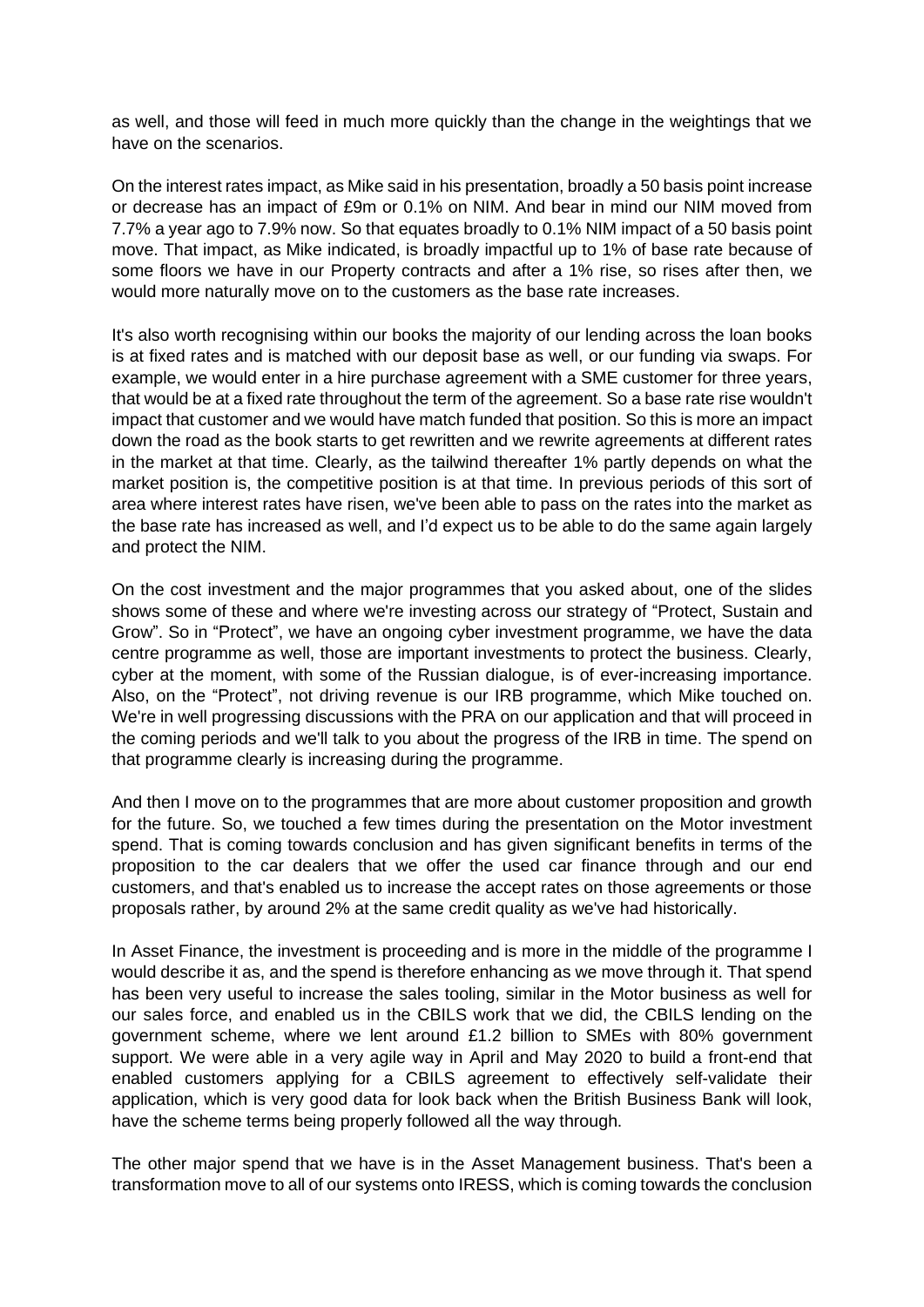towards the end of 2022, as well as offering propositional benefits to our customers and clients as well, and that's helped a little with the operating margin, which, as Mike mentioned, has improved about 1% in the latest period.

# **Question 3**

## **Robert Sage, Peel Hunt**

Thank you for taking the questions. I've got two questions, if I can, the first of which concerns the Securities business, which I suspect no surprise that the revenue is down. What I do notice though is that the efficiency ratio, costs as a percentage of income, have gone up quite smartly in the first half of the year and sort of looking into the second half of the year, I was wondering what sort of management action you might be tempted to take here, whether there might be scope for further reducing the variable costs, whether there's perhaps something more structural? Or do you sort of simply wait for the market conditions to improve in this segment?

The second question, looking at the slowdown in lending growth in the first half of the year and given also the corresponding reduction in equity share prices, I was wondering whether inorganic initiatives to stimulate growth might be coming more onto your radar screen at the moment or whether we should still be looking predominantly at an organic-driven growth strategy?

## **Adrian Sainsbury**

Thank you, Robert. On Winterflood first, I think it's worth putting in perspective how the markets have behaved in January and February. So, January 2022 was the worst performance by the S&P since 2009, and AIM is broadly down 12.5% since July 2021. So, that's the sort of market that we've been operating in. It's also worth noting that Wins has only had one loss day in the half to January 2022, which I see as reflective of the risk management approach that we have throughout the business. We have an expert team and a very good position in all of the markets that we trade in, and we want to protect that for the future. We see this as a highly valuable franchise, and Winterflood has a very good leadership team, very good head traders and very good development throughout the business.

On the cost profile, there is a very direct correlation in the variable pay of the team in Winterflood, with the revenue and profits that are generated and that has fed straight through. So that's where the reduction in the variable costs has come from. Now clearly there are also some fixed costs in the business that we are mindful of, but we need those costs for the proprietary business that we have, the office we have, for example, in Covid, we opened a new contingency site in Brentwood rather than perhaps a more standard BCP site in Leatherhead, which is not such a good trading site. We have a second trading floor offering real resilience to the business. These things are important for the future, so those costs are important to support the future franchise of Winterflood, whilst I'm mindful of the BAU costs and that comes right through in the variable pay.

On the slowdown in lending growth in half one, 8.2% year-on-year I think is a reasonable number, whilst you quite rightly say in half one itself, the loan book growth is 1.9% in the six months. I think it's worth looking at the split out of those businesses first when you interpret those numbers.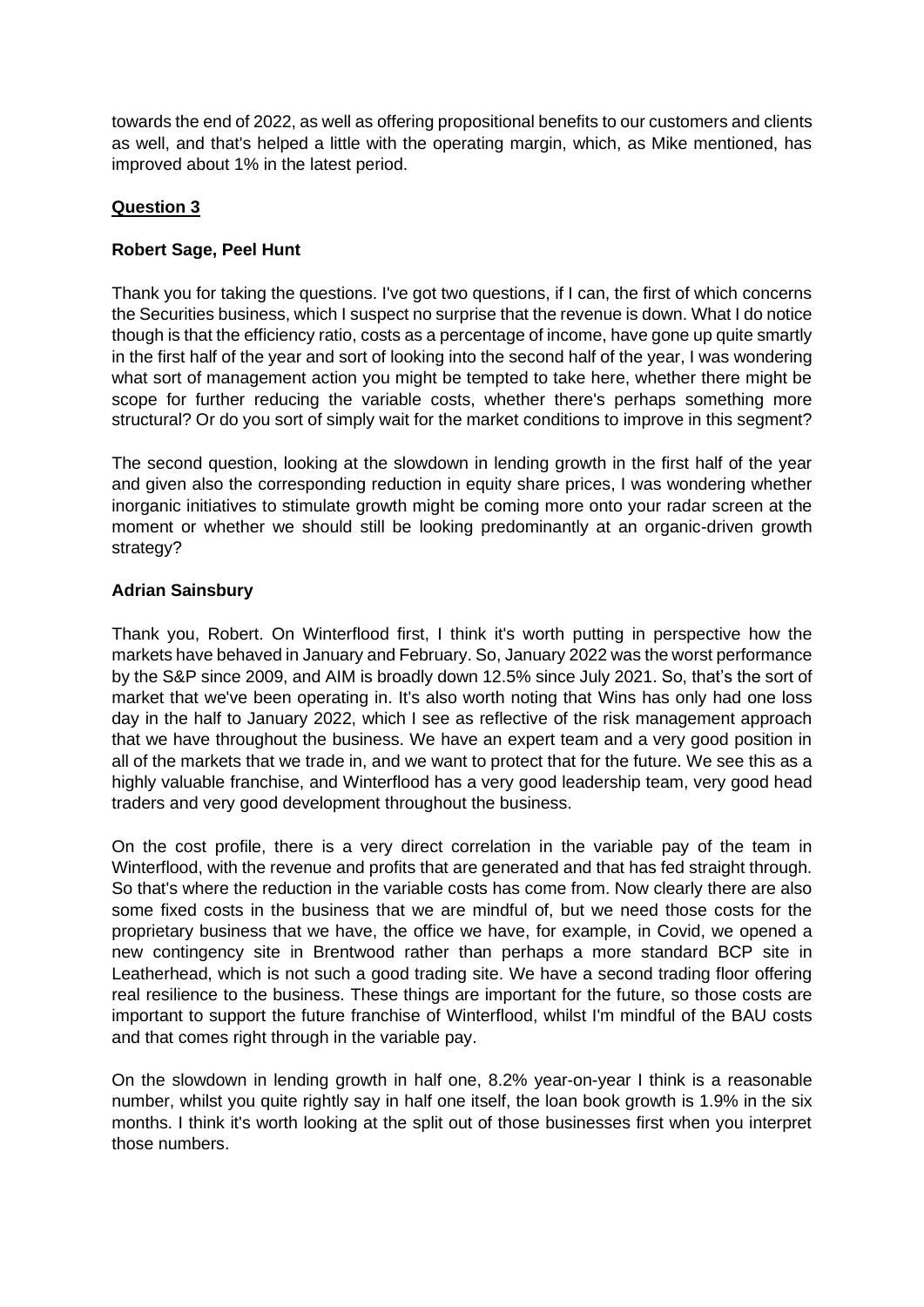So Asset Finance, Invoice Finance and Motor Finance all grew at 4% and then the other two businesses, Premium, partly seasonal, was down 2% and we would expect that to bounce a bit more with people having access to more motor policy requirement, with Covid restrictions, there's been less demand for motor policies, and there could be some more premium inflation in future. Unfortunately, as people drive more, there are more accidents, that could feed through to premium rates as well.

In Property, that's the real driver of the loan book being a bit lower at 1.9% I'd say. It was down 3% or £51 million in the first six months. That's from the very high transaction levels of house sales and as we've indicated, we have a very strong pipeline of undrawn commitments going through £1 billion for the first time.

I think, importantly, the reason I focussed on the loan book growth there is because it's an output for us of our maintaining the strong credit quality that we have, the underwriting criteria and our pricing position. Those are the key reasons that we have the loan book output there. That does not drive me to say we should start doing inorganic opportunities, that should not be a driver of us looking at that sort of activity. However, of course, we look at all options in the market, and I'm very keen that the executives, in line with our Investor Day in June, progress extensions of the model, as well as driving their business in the best way possible in line with the "Model Fit Assessment" we've discussed.

Thanks, Robert.

## **Question 4**

## **Jason Napier, UBS**

What's the trajectory for costs excluding Winterflood beyond the second half of 2022 given investment and growth plans?

# **Adrian Sainsbury**

Mike, do you want to take that and broadly, I would say I answered that in the previous question in terms of the 5% to 7% being largely inflationary, feed through of investments with programmes starting towards the second half as well. Areas such as travel and expenditure will naturally increase, we've got a direct sales force, we've got an auditing force that go and see customers, with lockdown lifting they'll be seeing more of them as well. Mike.

## **Mike Morgan**

Yes, and we've always said over the long term, we would want to see operational leverage across the book. We've seen that in the first half, in the second half, as those inflation increases come through then that will change around. But over the long term, we want to make sure that our income and costs are growing in a commensurate manner.

## **Jason Napier**

The second question, any areas of the loan book that would be at potentially higher risk from either 200 basis points higher interest rates or elevated energy input costs?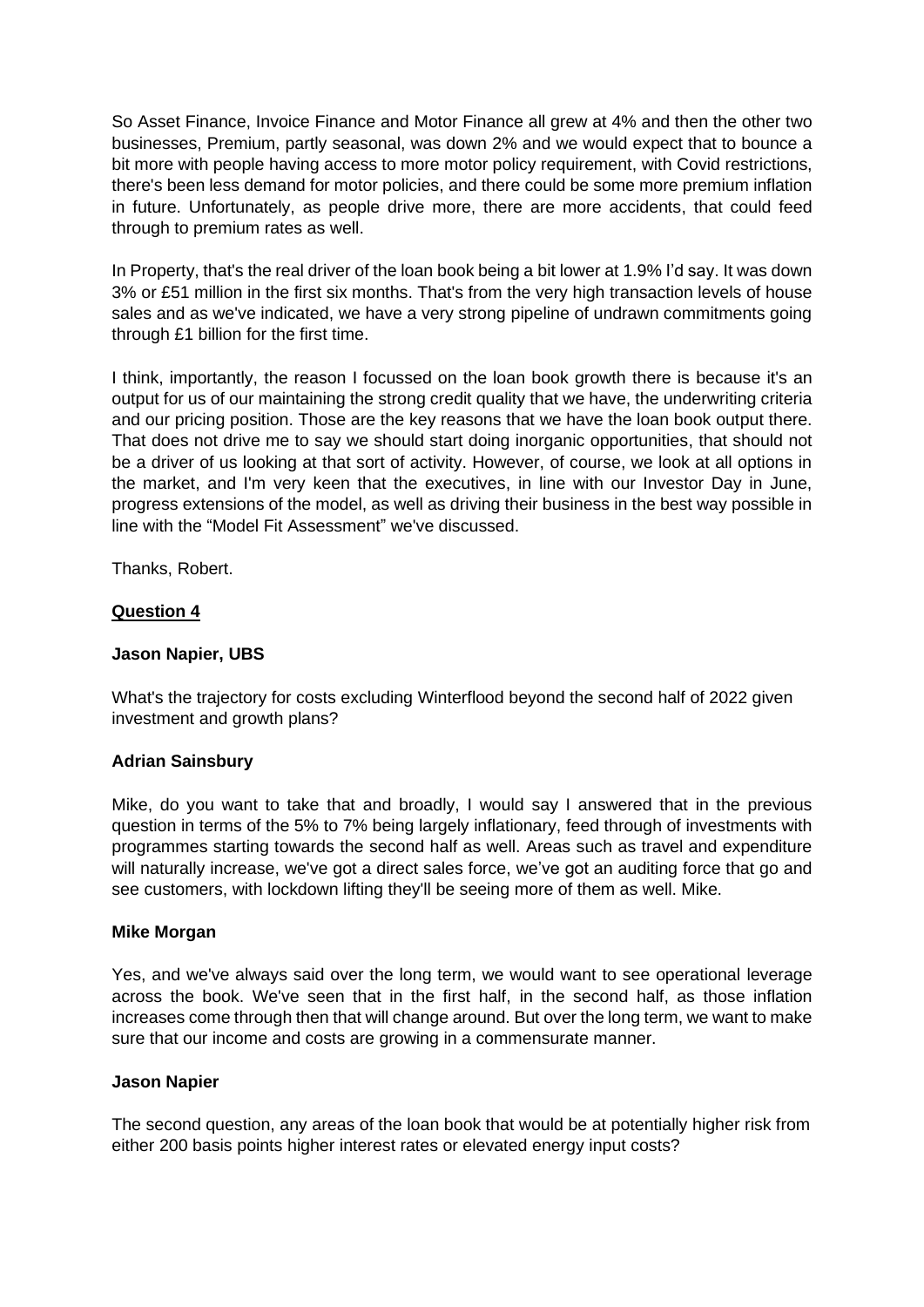## **Adrian Sainsbury**

Good question, Jason, let me think through that one on my feet quickly, and I'll just go through the portfolio and think about a 2% base rate rise and the energy input costs. As I mentioned, first of all, a lot of our book, the majority of our book, is at fixed rates, so the interest rate doesn't feed through in terms of the cost of servicing the Close Brothers loan quickly for a Premium Finance customer, a Motor Finance customer, or an SME borrowing on an HP (Hire Purchase) agreement in Asset Finance, as an example.

However, consumers and SMEs could have other facilities elsewhere that will be impacted by an interest rate rise. I think as dramatic in my mind is the inflationary rise, that will be the energy costs, the NI rise from April, the impact of other input costs for SMEs as well. All of those things I think could touch on consumer behaviour and consumer cash flows. On energy in particular, for SMEs it will be heavier industries that will see more of the input cost from the energy rise. For example, we don't have a lot of fossil fuel extraction or mining or heavy industry like cement, those aren't industries that we're largely in.

However, we do have a significant truck HGV funding business in the Asset Finance and also our Vehicle Hire business. Those customers will be buying diesel and clearly diesel as an input cost would go up as well. So I think there could be some impact in that business.

I think consumers generally will see their cash flow stretched. I would say that some of the facilities we have supporting, for example, insurance policies within the Premium Finance business, and motor policy in the Premium Finance business, are effectively mandatory spends, those are important policies for consumers. So when they're faced with the choice of who to pay, they may elect to pay that rather than an unsecured loan at that time as well.

So I think the impact of the inflationary rise, an interest rate rise, and energy rise is hard to predict. They'll be second order on our businesses. And again, we're well prepared because we have largely a secured business, a structurally protected loan book. And this is the expertise I touched on that we've seen in other credit distressed markets, where the Close Brothers expertise in the front office and the credit teams, has enabled us to relatively outperform. And that's what our playbooks are for.

## **Jason Napier**

What's the rate of runoff to be expected in the Republic of Ireland book? Will existing customers automatically renew elsewhere? And what other potential options are there for the Republic of Ireland?

# **Adrian Sainsbury**

Thanks, Jason. So, the book is largely around €400 million. Interestingly, in recent years, the Republic of Ireland book has been growing at a slower rate than our UK motor book. That's important because the UK motor book is at a higher margin. So the agreement we've had with our partner in Ireland has been broadly since 2011, and will come to an end towards the end of June 2022. It's a relatively modest part of our loan book overall, at around 5% of the Bank's loan book and 19% of the Motor Finance book to put it in context. The run-off profile, the term of the loans, is very similar to the UK book, so that would be a natural run-off of three to four years that we would manage along the way. We're looking at a range of options on how we